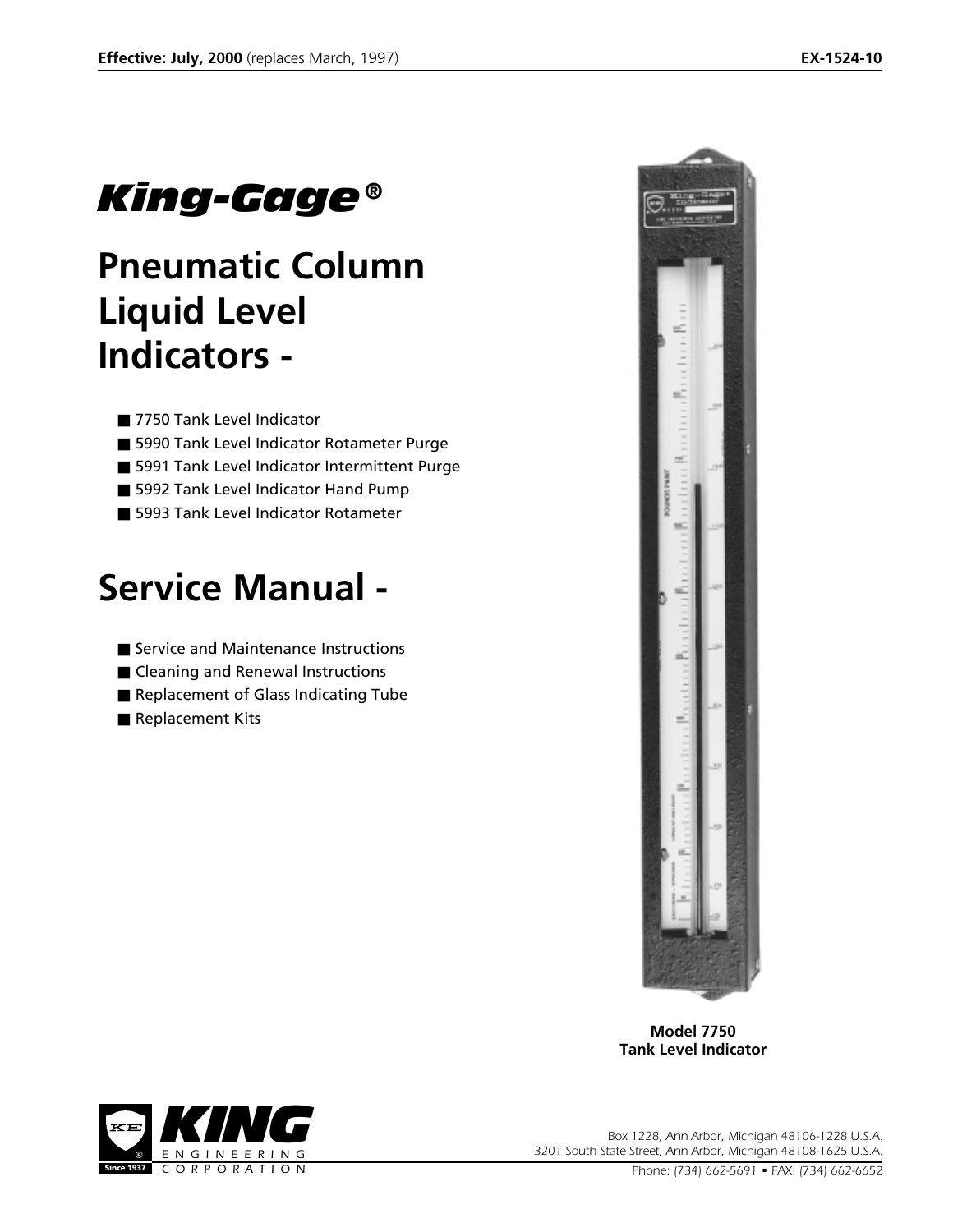© 1979,1995, 1996 King Engineering Corporation. All rights reserved.

The information contained in this manual was accurate at the time of release. Specifications are subject to change without notice.

**Warranty** - All King Engineering products are guaranteed to be free from defects in material and workmanship for one year from the date of purchase. Any product or part found to be defective under normal use within one year of purchase will be repaired or replaced at no charge if returned to the company at Ann Arbor, Michigan within ten days of discovery of the defect. No other warranties, whether expressed, implied or statutory, including the warranties of fitness for a particular purpose or merchantability, are given by this agreement.

The exclusive remedy for nonconformity of these goods shall be repair and/or replacement of the nonconforming goods or parts.

Seller will not be liable for consequential damages resulting from breach of this agreement. The term "consequential damages" shall include but shall not be limited to damage to all machines, equipment and goods other than the goods sold hereby, interruption of production, loss of profits, delays of any kind, administrative expense and overhead.

#### **Revisions:**

- (A) July, 1979 Original Release.
- (B) June, 1995 Revised & Redrawn per ECR no. 3318
- (C) January, 1996 Added 599x Models
- (D) March, 1997 Revised trim table, page 6 and parts list, page 8.
- (E) July, 1998 Address Correction
- (F) July, 2000 Revised illustration page 8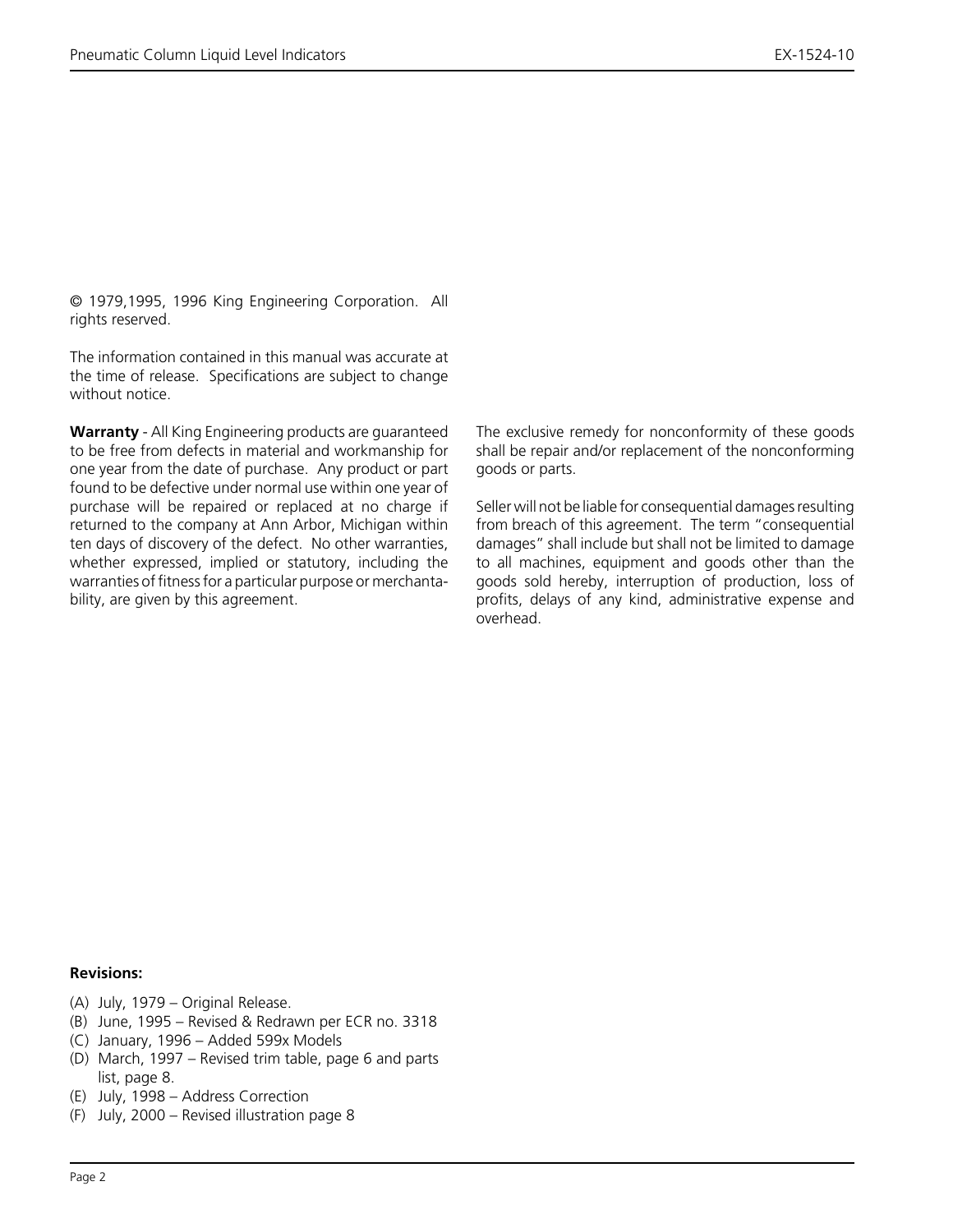## **Service and Maintenance Instructions**

This section covers the occasional cleaning and, even less frequent, servicing of the King-Gage Indicator. Listed below are some of the more common conditions which require cleaning and renewal.

- A. If the inside of the glass tube is coated, the indicating liquid is dirty and should be replaced. **Note**: When mercury is used, a few drops of **King ClearGard Liquid** (p/n 6003-x) placed on top of the mercury column will improve the meniscus and tend to eliminate deposits on the inside of the glass tube.
- B. If there is foreign matter in the glass tube, dirt in the atmosphere is getting into the indicator. It is important that the vent plug be installed to prevent dirt and dust from entering top of glass tube.
- C. Discolored indicating liquid is usually the result of excessive ultraviolet light or direct sunlight on the indicator. In addition, some objectionable vapors in the atmosphere may also be responsible for discoloration of the indicating liquid. However, this condition does not usually affect the specific gravity of the indicating liquid of the accuracy of the King-Gage reading.
- D. If the indicating liquid in the King-Gage bubbles, some of the indicating liquid has been pushed out of the glass tube (due to an overpressure condition). Liquid should be added as outlined in "Cleaning and Renewal Instructions".

Should any of the above conditions exist, it is advisable that the indicating tube and the liquid well be cleaned. New liquid should be added. (Be sure to replace liquid with the same type originally furnished with the King-Gage. Proper indicating liquid for operation is listed on edge of indicator scale.)

## **Cleaning and Renewal Instructions**

- 1. Turn off air supply to Control Unit.
- 2. Disconnect gauge signal transmission tubing from connection at the King-Gage.
- 3. Remove front cover.
- 4. Remove vent plug and Overflow Check Valve (if applicable) from connection at top of glass tube.
- 5. Open drain plug and drain entire contents of indicator well.
- 6. Close drain plug. Place several ounces of the proper cleaning fluid in the King-Gage through the top of the glass tube:
	- Mercury Indicators ............. Use Acetone only
	- Colored liquid indicators .... Use Alcohol
- 7. Thread a 1/4" pipe fitting with a flexible hose attached into the signal connection port of the indicator, and blow into it so that the cleaning fluid rises to the top of the glass tube. A finger placed lightly over the top of the tube will prevent any spilling. Let the fluid drop to the bottom and repeat the procedure as necessary.
- 8. Remove the drain plug completely and blow the indicator dry using clean, dry compressed air or inert gas, blowing it through both the top and bottom of the glass tube. Be sure the indicator is completely dry.
- 9. Replace and tighten drain plug.
- 10. Using a medicine dropper, carefully fill the indicator through the top of the glass tube using the same type of indicating liquid originally .. furnished. Fill until the liquid rests at the first ...... mark on the scale (see detail, page 4). Using the ...... flexible hose, alternately pressurize and vent the indicator causing the liquid to rise and fall several times to remove any air trapped in the lower block or connecting passages. Reset liquid level to first scale mark by adding or draining liquid or by adjusting scale.
- 11. Reassemble indicator, reconnect gauge signal tubing, turn air supply on and leak-check connection at Indicator.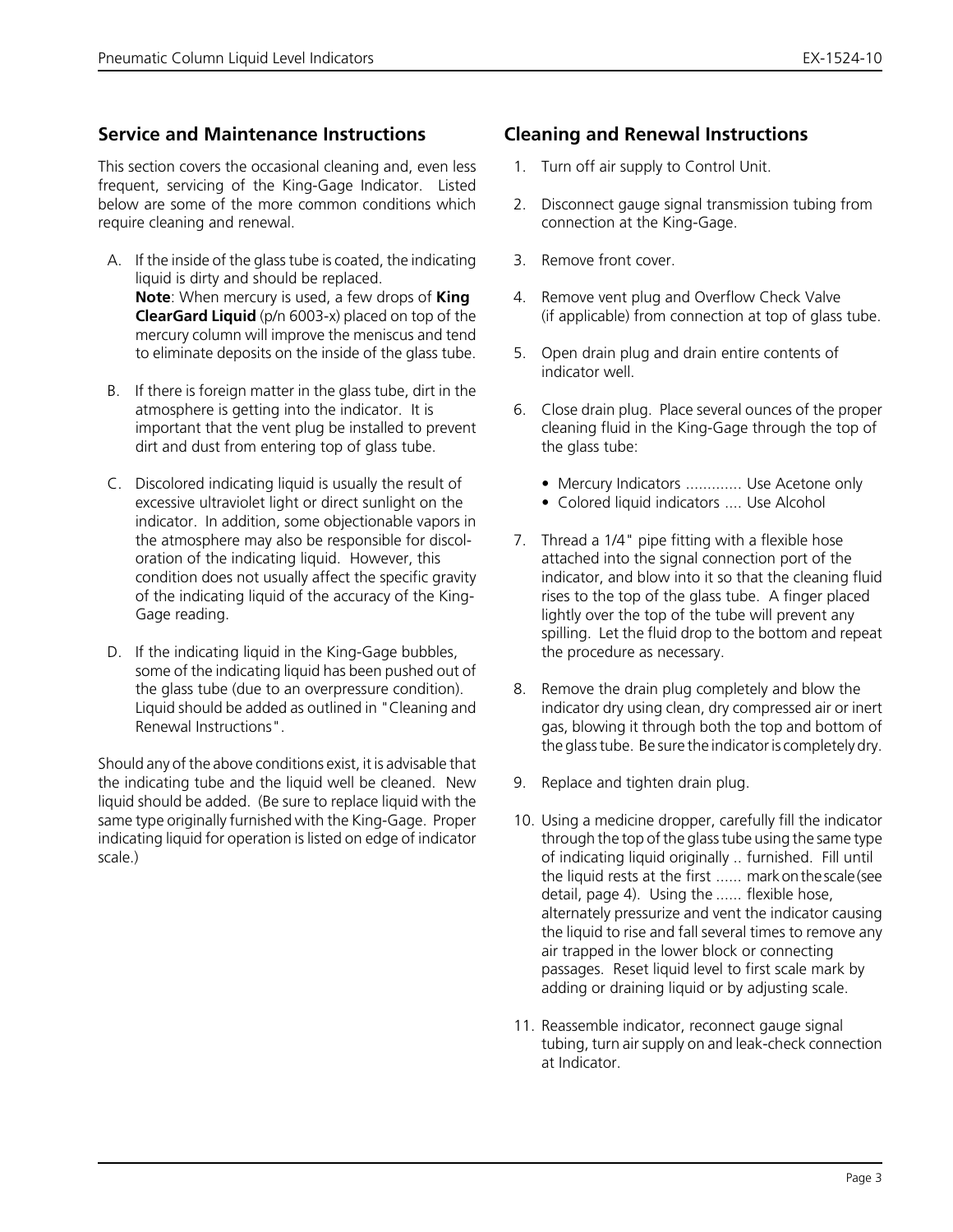# **Replacement of Glass Indicating Tube**

- 1. Turn off air supply. Disconnect transmission tubing.
- 2. Drain indicating liquid from King-Gage, remove front cover.
- 3. Loosen the upper and lower glass tube packing nuts (3/4" Hex). **Note**: It may be necessary to remove the indicator scale(s) and the reflector.
- 4. Free the tube from the seals by twisting or rotating the tube back and forth gently, then carefully slide the indicator tube upwards until it is free at the bottom. Then, carefully bending the tube out at the bottom, pull the tube down until it is completely free.
- 5. Remove old gaskets/o-rings and washers. Clean gasket seats of all foreign material.
- 6. It is highly recommended that new glass tube packing gaskets and new glass tube packing o-rings be used when replacing the glass tube indicator. Place the packing nuts, washers and o-rings on the tube and then insert the top of the tube into the top tube block. The bottom end of the tube should then be placed in the lower tube block.
- 7. Center the tube in the upper and lower connections so that it is not touching the bottom in either connection. If the tube has a bow in it, turn the tube so that the bow is towards the back.
- 8. Proceed to thread the packing nuts into the connections, pushing the gaskets and washers ahead of them. Tighten each nut about one-half turn at a time, alternating from one to the other.
- 9. If the old tube has been broken, it is recommended that the well be flushed out as previously described in Cleaning and Renewal.
- 10. Fill the King-Gage with indicating liquid as previoulsy outlined in Cleaning and Renewal Instructions.
- 11. Replace front cover, reconnect transmission tubing and actuate.



**Detail -** Internal View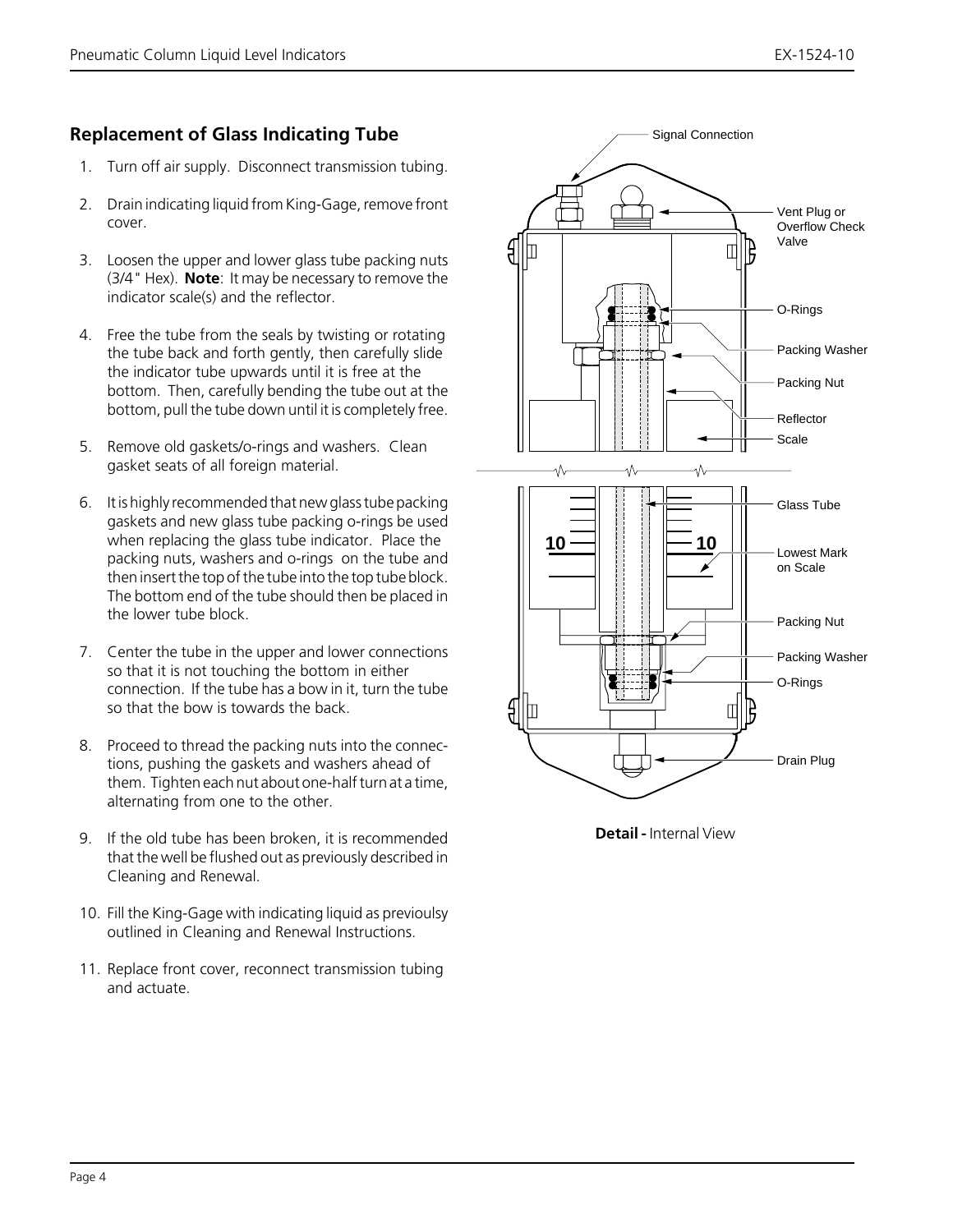# **Glass Tube Replacement Kit P/N 5159-x**

Applicable for KING-GAGE Indicator models:

- **7750** Tank Level Indicator
- **5990** Tank Level Indicator Rotameter Purge
- **5991** Tank Level Indicator Intermittent Purge
- **5992** Tank Level Indicator Hand Pump
- **5993** Tank Level Indicator Rotameter

#### **Parts List**

| Item | Part No. | <b>Description</b> | Qty. |
|------|----------|--------------------|------|
|      | 6554-21  | O-Ring             |      |
|      | 4029     | Packing Washer     |      |
|      | 7515-4   | Packing Nut        |      |
|      | 7760-x   | Glass Tube         |      |

#### **Specify Complete P/N to Order:**

| <b>Indicator</b><br>Range | Kit<br>P/N |
|---------------------------|------------|
| 81"                       | 5159-81    |
| 66"                       | 5159-66    |
| 51"                       | 5159-51    |
| 43"                       | 5159-43    |
| 35"                       | 5159-35    |
| 20"                       | 5159-20    |

# 1 2 3 ∿ 4 3 2 1

# **Indicator Fluids**

| <b>Mercury</b> 13.546 sp. gr.; scale factor = $0.074$     |
|-----------------------------------------------------------|
| <b>Red Liquid</b> 2.94 sp. gr.; scale factor = $0.337$    |
| <b>Purple Liquid</b> 1.75 sp. gr.; scale factor = $0.566$ |

| <b>Pounds Instrument-</b><br><b>Grade Mercury</b> | <b>Ounces of</b><br><b>Colored Liquid</b> |  |
|---------------------------------------------------|-------------------------------------------|--|
| (amount required)                                 | (amount required)                         |  |
| Range                                             | Range                                     |  |

| Range               |  |
|---------------------|--|
| 20  .51 oz.         |  |
| $28$ .66 oz.        |  |
| $35$ .83 oz.        |  |
| 43  1.12 oz.        |  |
| $51$ 1.32 oz.       |  |
| 58  1.53 oz.        |  |
| $66$ 1.73 oz.       |  |
| 73  1.90 oz.        |  |
| $81 \dots 2.11$ oz. |  |
| $88$ 2.25 oz.       |  |
|                     |  |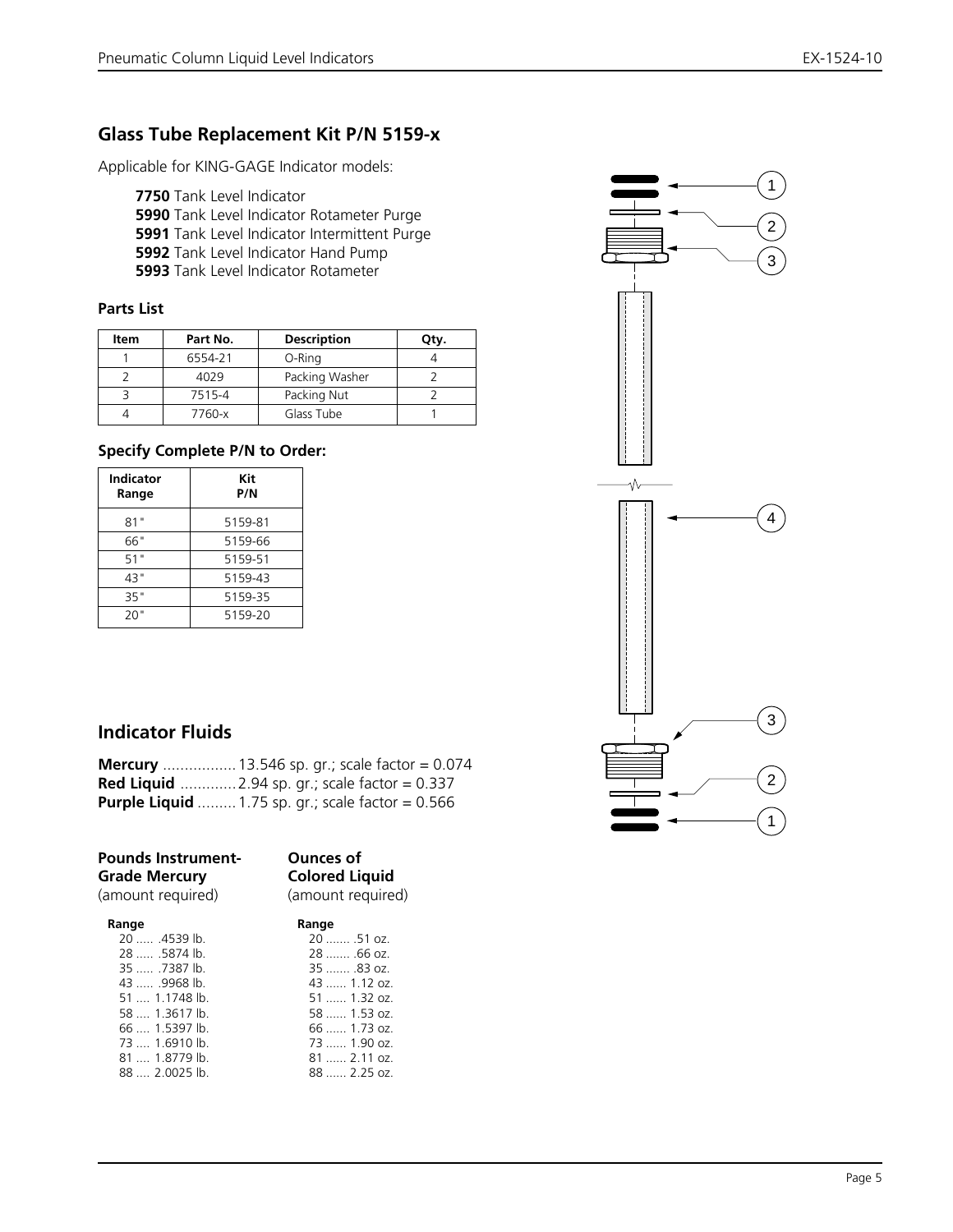# **Purge Valve Replacement Kit P/N 5153-1**

Applicable for KING-GAGE Indicator models:

**5990** Tank Level Indicator Rotameter Purge **9305** Tank Level Indicator Rotameter Purge

**5991** Tank Level Indicator Intermittent Purge **9448** Tank Level Indicator Intermittent Purge

#### **Parts List**

| Item          | Part No. | <b>Description</b> | Qty. | <b>Notes</b> |
|---------------|----------|--------------------|------|--------------|
|               |          | Purge Valve Assy.  |      |              |
| $\mathcal{P}$ | 5150-1   | Tube Conn. &       |      |              |
|               |          | Adapter Assy.      |      | Α            |
| ₹             | 6924-NP  | Spring Retainer    |      |              |
|               | 6495-7   | O-Ring             |      |              |
|               | 5157-1NP | Hi-Duty Cap.       |      |              |

#### **Notes**:

- A For gauges without side mounted rotameter, remove tubing stub and replace with spring retainer. Also install cap nut on end of 2nd tubing stub.
- B Use Fitting Adapter Assy. (Hi-Duty fitting, adapter and locknut) for Model 9305 or 9448 King-Gage Indicators. C This tubing may be cut shorter to fit different indicator
- ranges. Refer to Trim Table.

#### **Trim Table:**

| <b>Indicator</b><br>Range | <b>Tubing</b><br>Length |
|---------------------------|-------------------------|
| 66" range                 | 72" as furnished        |
| 58" range                 | 64" cut to fit          |
| 51" range                 | 56" cut to fit          |
| 43" range                 | 48" cut to fit          |
| 35" range                 | 40" cut to fit          |
| 28" range                 | 32" cut to fit          |
| 20" range                 | 24" cut to fit          |
| 12" range                 | $16"$ cut to fit        |

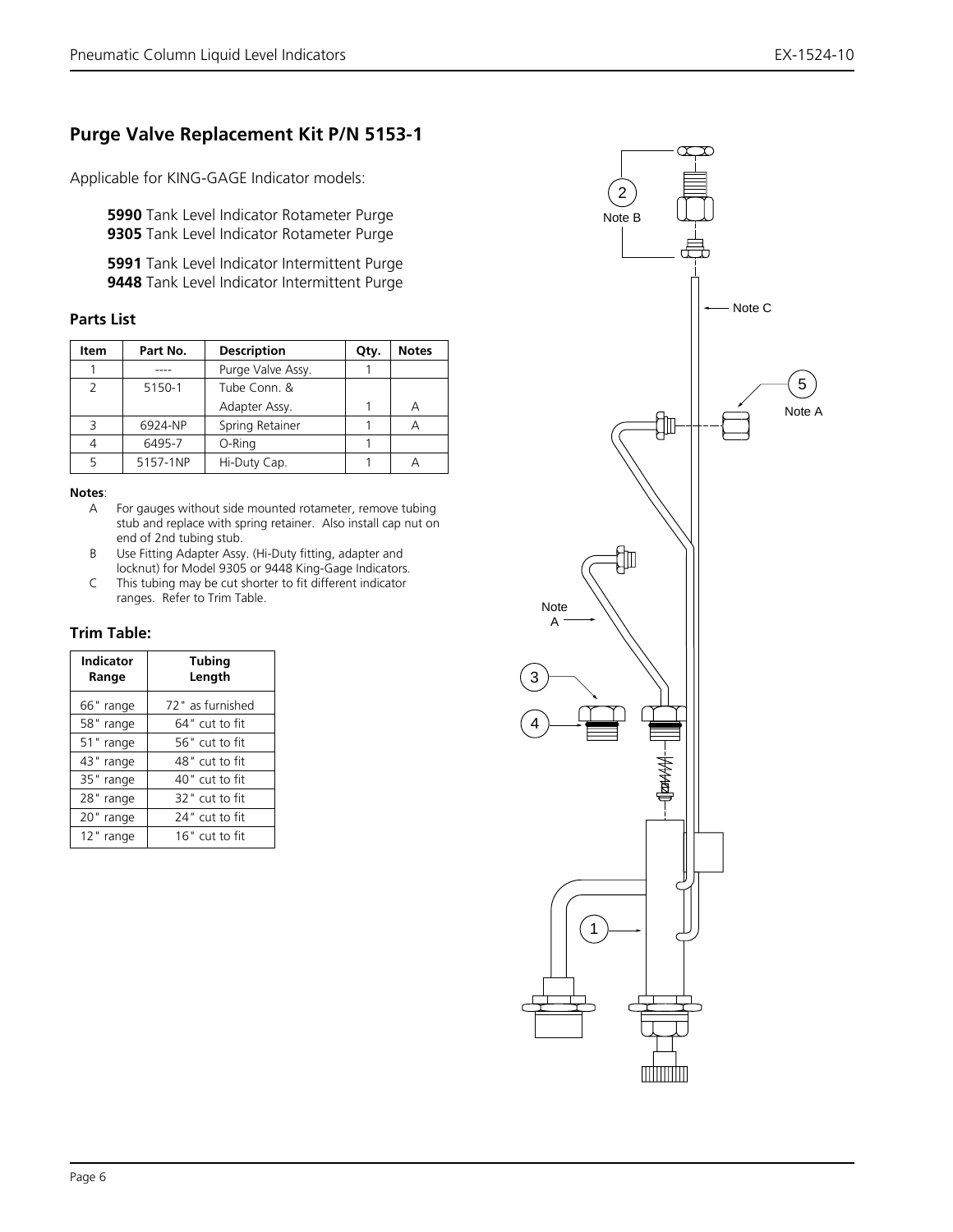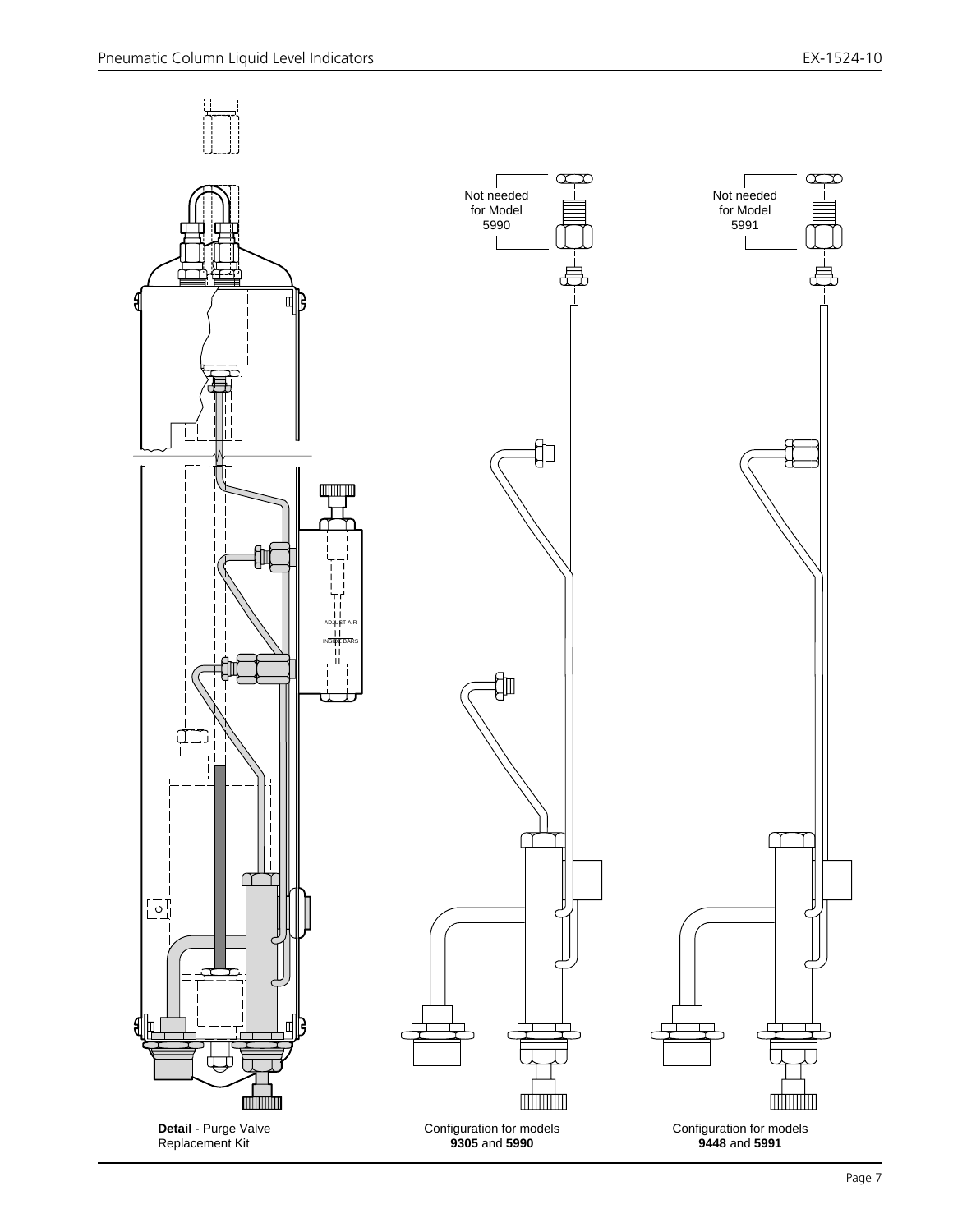# **Hand Pump Replacement Kit P/N 5154-1-43 or 5154-1-81**

Applicable for KING-GAGE Indicator models:

**5992** Hand Pump Gauge **9603** Hand Pump Gauge

#### **Parts List**

| Item | Part No. | <b>Description</b> | Qtv. | <b>Notes</b> |
|------|----------|--------------------|------|--------------|
|      | 5147-1   | Hand Pump Assy.    |      |              |
|      | 5150-1   | Tube Conn. Adaptor |      |              |
|      |          | Assembly           |      |              |

#### **Notes**:

- A Use fitting adaptor assy. (Hi-Duty fitting, adaptor and locknut) for Model 9603 King-Gage Indicators.
- B this tubing may be cut shorter to fit different indicator ranges. Refer to trim table.

#### **Trim Table for Kit 5154-1-81:**

| <b>Indicator</b><br>Range | <b>Tubing</b><br>Length |
|---------------------------|-------------------------|
| 81" range                 | 84" as furnished        |
| 73" range                 | 76" cut to fit          |
| 66" range                 | 69" cut to fit          |
| 58" range                 | $61"$ cut to fit        |
| 51" range                 | 54" cut to fit          |

#### **Trim Table for Kit 5154-1-43:**

| <b>Indicator</b><br>Range | <b>Tubing</b><br>Length |  |
|---------------------------|-------------------------|--|
| 43" range                 | 46" as furnished        |  |
| 35" range                 | 38" cut to fit          |  |
| 28" range                 | 31" cut to fit          |  |
| 20" range                 | 23" cut to fit          |  |
| 12" range                 | 15" cut to fit          |  |

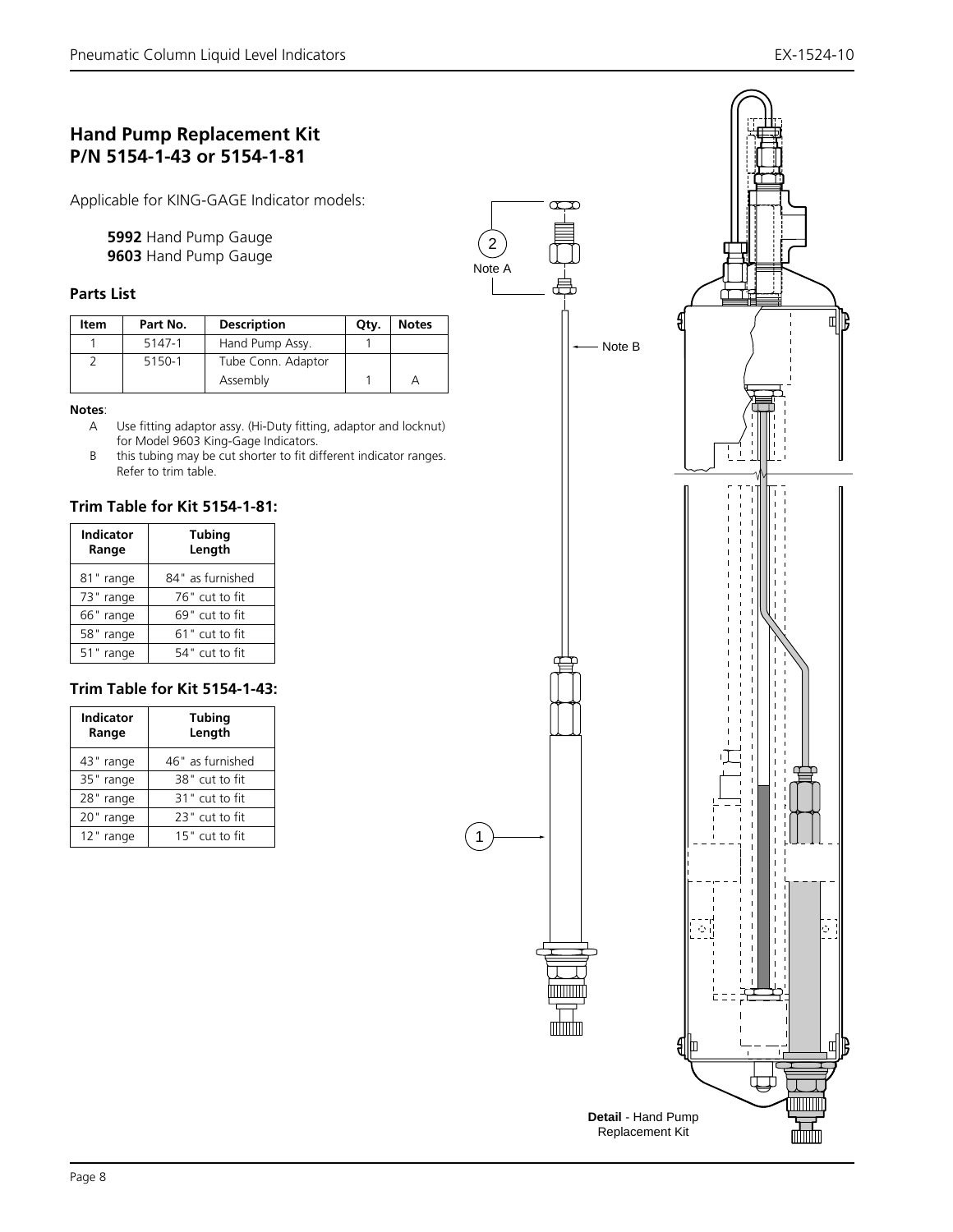## **Indicator Scales**

Each system scale is individually calibrated and custom marked in any specified unit of measurement (depth, total weight or volume). An optional 2nd scale unit can be included to combine different measurements such as depth and volume. Scales are manufactured for the individual tank geometry and specific gravity of tanks contents. Due to the factory calibrated scale, the King-Gage Tank Level Indicator can be used for almost any kind and shape of tank.

Scale markings include;

- Tank Designation
- Tank Units of Measure
- Product Density
- Tank Indicating Liquid
- Serial Number

## **Reference Documentation**

| SP&D - 1010-10.22  Service Parts & Dimensions,<br>Model 7750 Indicator |
|------------------------------------------------------------------------|
| SP&D - 1010-10.30  Service Parts & Dimensions,<br>Model 5990 Indicator |
| SP&D - 1010-10.35  Service Parts & Dimensions,<br>Model 5991 Indicator |
| SP&D - 1010-10.40  Service Parts & Dimensions,<br>Model 5992 Indicator |
| SP&D - 1010-10.50  Service Parts & Dimensions,<br>Model 5993 Indicator |